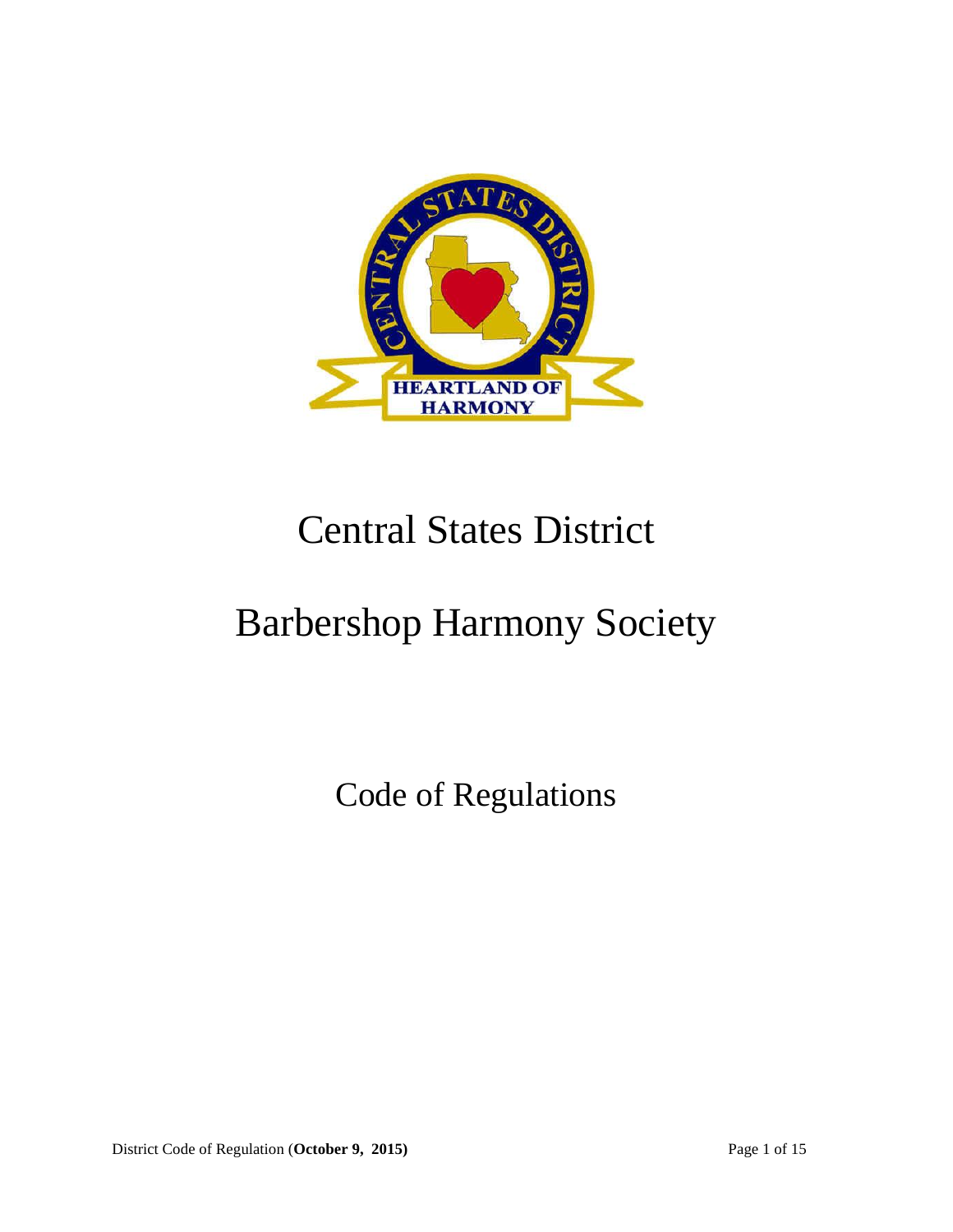# **Central States District Association of Chapters Of the Barbershop Harmony Society Aka The Society for the Preservation and Encouragement Of Barber Shop Quartet Singing in America, Inc.**

### **CODE OF REGULATIONS**

#### **CONTENTS**

- 1. Dues
- 2. Duties of Officers
- 3. Terms of Office
- 4. District House of Delegates
- 5. Standing Committees
- 6. Finances
- 7. Conventions
- 8. Contests
- 9. Communications
- 10. Chapter Show Date Clearance, BMI/SESAC, and ASCAP Licenses
- 11. Awards
- 12. District Endowment Fund
- 13. Chapters in Good Standing
- 14. Name Badges and Lapel Pins for District Officials
- 15. District Board of Directors and Committee Meetings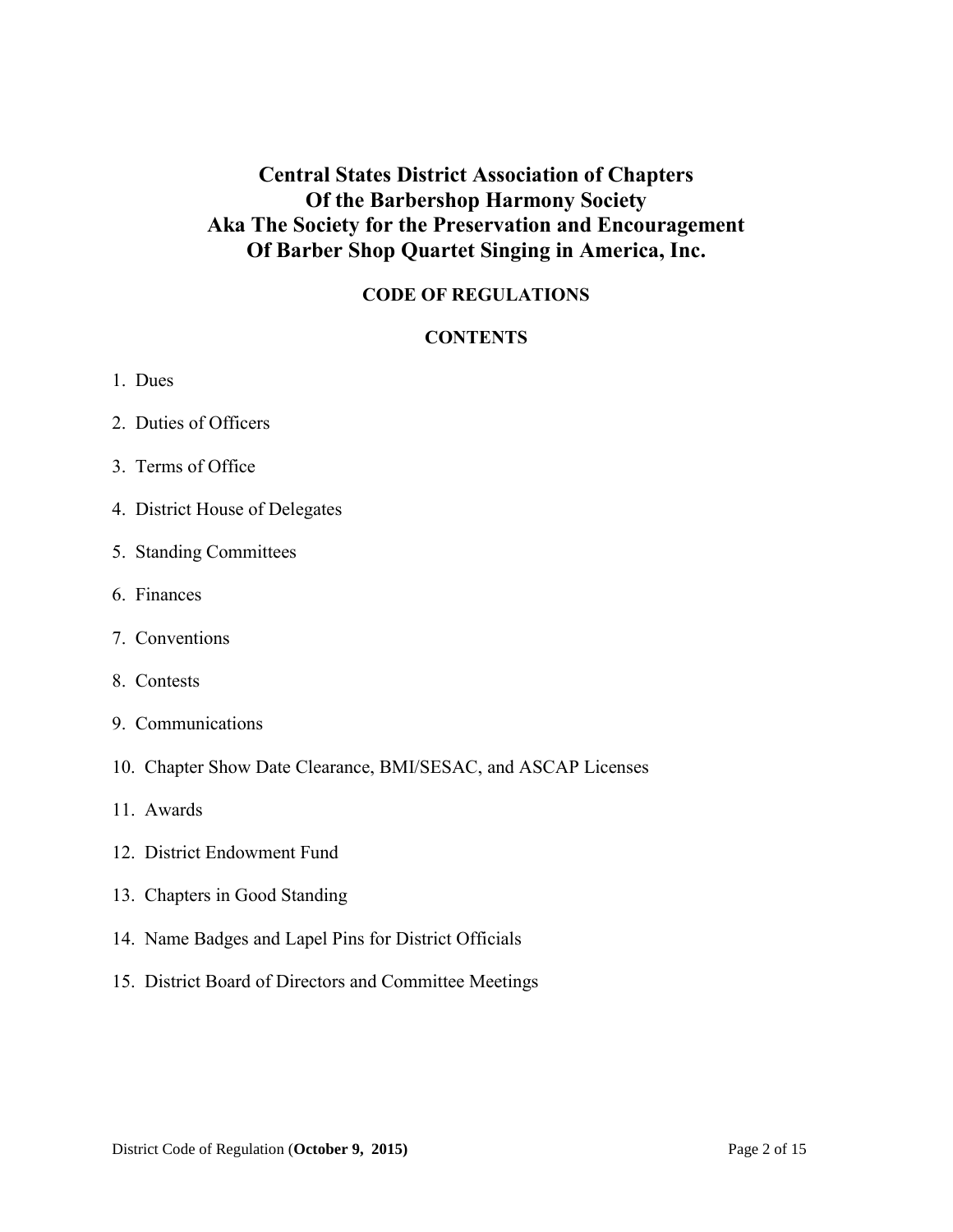#### **CODE OF REGULATIONS**

#### 1. DUES

1.1. District dues are established at \$25.00/year paid upon entering the Society and upon membership renewal. Members transferring into the District will have their dues prorated for the entire year. (Amended 10/12/12)

1.2. District dues for members who qualify for reduction of Society dues are established at \$12.50 for seniors and Youth 2 and \$0.00 for Youth 1. (Amended 10/12/12)

1.3. District dues for members entering their 51<sup>st</sup> year of membership and thereafter are waived.

1.4. Chapters may adopt Society and district policies regarding chapter dues for members who qualify for reduced Society dues and for members who are entering their  $51<sup>st</sup>$  year of membership. Chapter secretaries are to notify Society Membership Services of changes to chapter dues. (Amended 10/08/04)

#### 2. DUTIES OF OFFICERS

2.1. The duties of all officers shall be as described in the District Operations Manual and as directed by the President.

2.2. The Board of Directors shall establish a Program Administration Team (PAT) to be chaired by the Executive Vice President. The duties of the PAT shall be described in the District Operations Manual. (Amended 10/08/10)

#### 3. TERMS OF OFFICE

3.1. Elected board members shall serve for terms of two years with half of the board members elected on odd numbered years and half elected on even numbered years with President and Executive Vice President elected in the same years. The Secretary and Treasurer shall be elected in the years that alternate with the President and Executive Vice President. All other officers shall be divided equally by board decision. (Amended 04/04/02)

#### 4. DISTRICT HOUSE OF DELEGATES

4.1 Actions taken by the Board of Directors and Program Administrators are subject to ratification by the District House of Delegates at its meetings. This process will take place during the reports of officers and committees. (Amended 10/08/04)

4.2. Each Chapter President shall serve as Chapter Delegate to the District House of Delegates.

4.3. In the event that the Chapter President is not able to attend a meeting of the House of Delegates, the Chapter President shall designate an Alternate Delegate by letter to the Credentials Chairman. The Alternate may present such designation by the Chapter President in writing when he requests to be seated.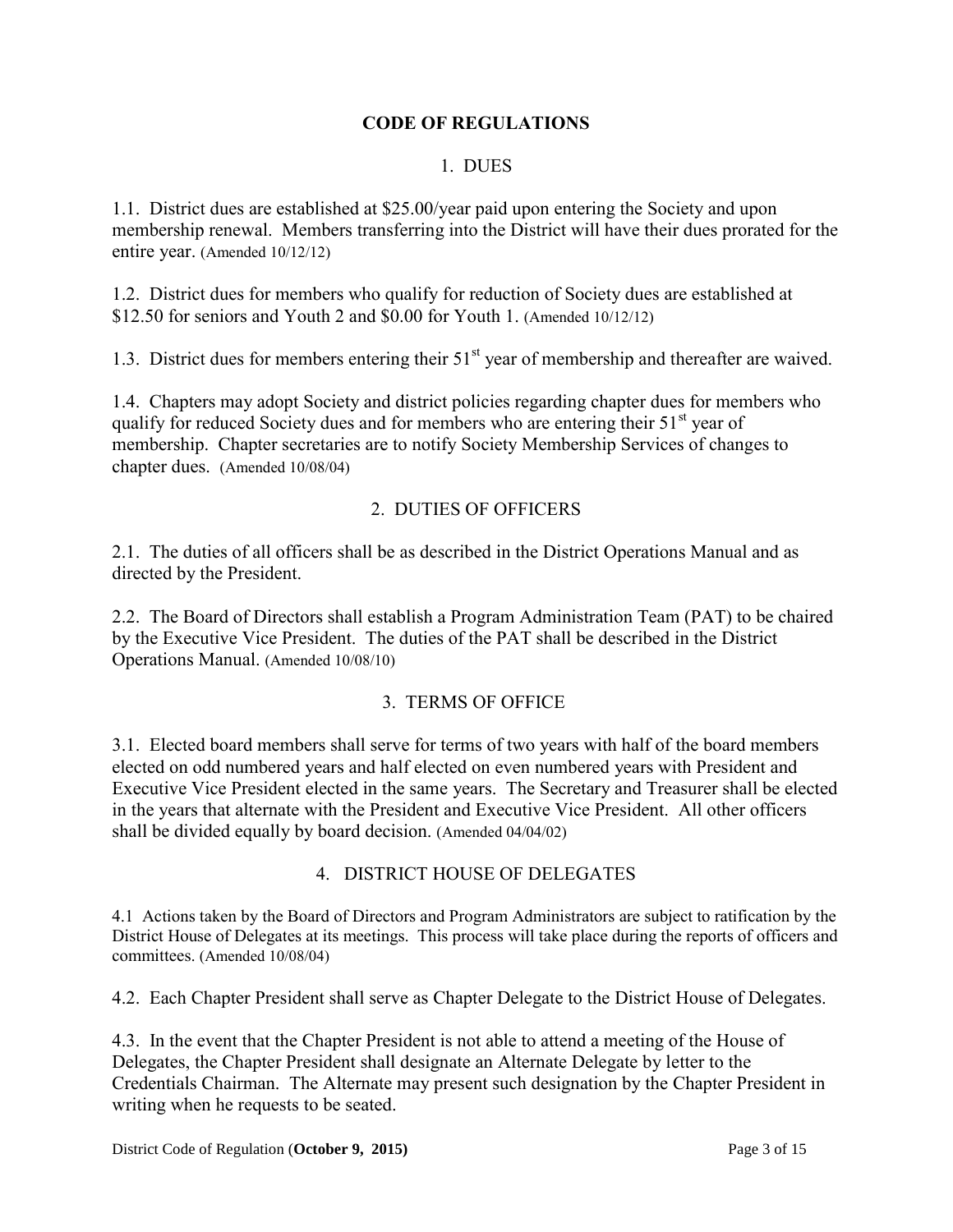#### 5. STANDING COMMITTEES

5.1. Nominating Committee. At the beginning of each calendar year, the President shall appoint a nominating committee of at least three members, chaired by the Immediate Past President, who shall prepare a slate of officers to be approved and presented to the House of Delegates at the fall meeting.

#### 5.2. Awards Committees.

5.2.1. Barbershopper of the Year Committee. The President shall appoint not more than three of the recent living recipients of the BOTY to the committee and two current CSD Board members, to be chaired by one of the appointees selected by the committee. The District President also serves as a non-voting member of the committee. The purpose of the BOTY is to give recognition to those men who have made exceptional, longstanding, unselfish, dedicated, and devoted contributions to the district. (Amended 10/10/2014)

5.2.2. Hall of Fame Committee. The President shall appoint not more than five of the recent living inductees into the Hall of Fame to the committee, to be chaired by one of the appointees selected by the committee. The purpose of the Hall of Fame is to give recognition to those men who have made exceptional, longstanding, unselfish, dedicated, and devoted contributions to the district. (Amended 4/25/14)

5.3. Financial Advisory Committee. The President shall appoint a Financial Advisory Committee of not more than 5 members to be chaired by the Treasurer. The Financial Advisory Committee shall study such financial policy issues as referred to it by the Board of Directors. The Committee may also initiate such financial policy studies as it chooses. Results of these studies shall be presented to the Board of Directors as requested.

5.4. Association of Central States Champions (ACSC). The ACSC, consisting of all Central States District Quartet Champions shall function as a committee of the Board of Directors. The District Treasurer shall administer all financial assets of the Association. Officers of the Association will be elected as provided by the bylaws of the Association.

5.4.1. The Association shall present a Past Champions Show during the fall convention. Proceeds from the show, less expenses, shall be designated for the Chorus and Quartet Travel Fund.

5.4.2. Chorus and Quartet Travel Fund. The District shall draw from the C&Q Travel Fund to pay the district chorus and quartet travel subsidies to International contests. If sufficient funds are not available in the C&Q Travel Fund, the district shall make payment from the General Fund to meet the funding obligation as stated in paragraph 5.4.3 below. (Amended 10/12/01)

5.4.3. Disbursements from C & Q Travel Fund. The Board of Directors shall annually establish a budget for support of competing choruses and quartets attending International,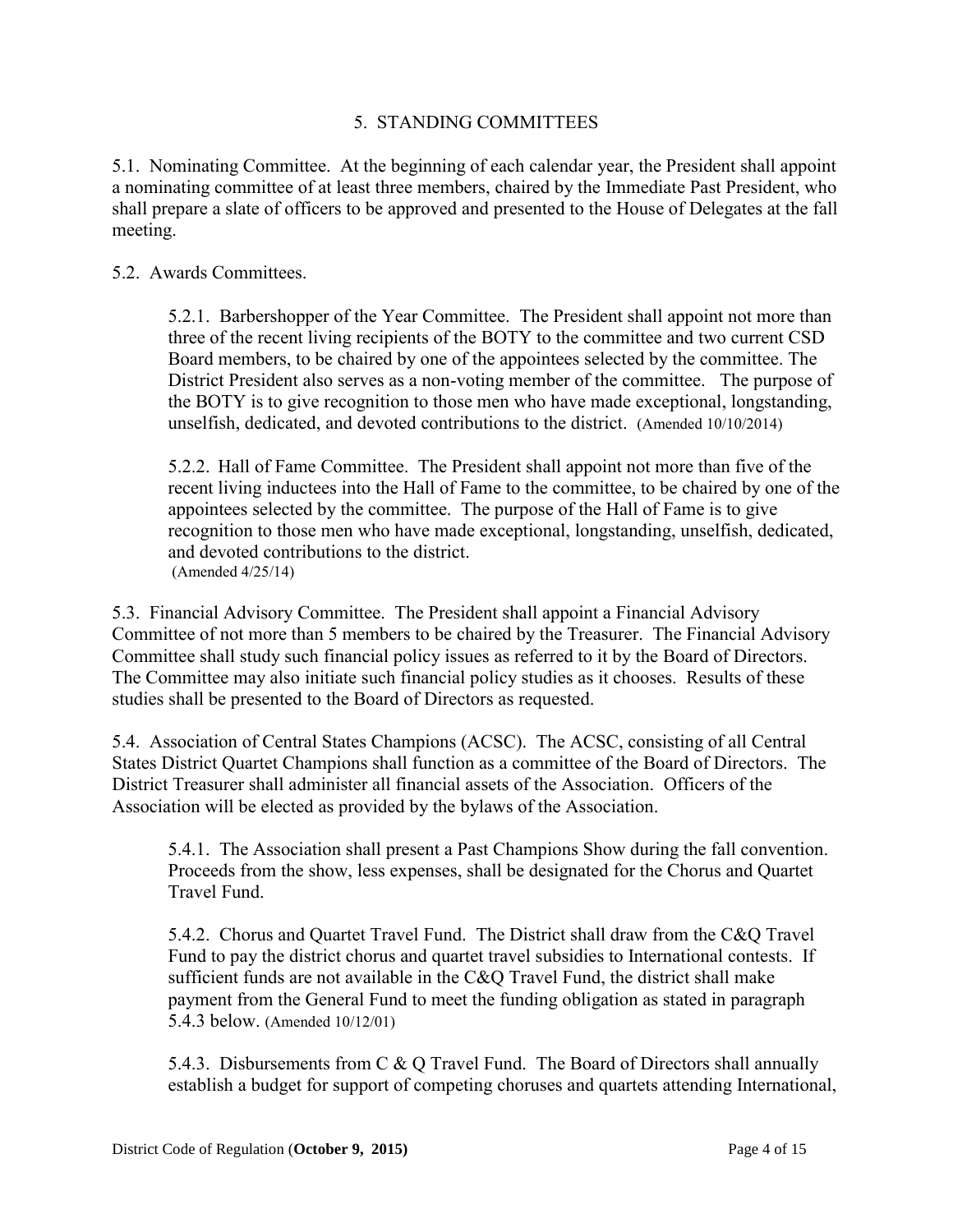not to exceed \$3000 per chorus and \$1000 per quartet, to be approved by House of Delegates. (Amended 10/12/12)

5.5. Ethics Committee. The President shall appoint a committee of not less than three members, chaired by the Immediate Past President to investigate all reports of any suspected or alleged violations of the Society's Code of Ethics and to report the results of their investigation to the President for proper disposition and action. (Amended 4/20/01)

#### 6. FINANCES

6.1. Budget Cycle. The Board of Directors shall constitute the Budget Committee and will prepare a budget for each fiscal year to be presented to the House of Delegates for approval at the fall meeting prior to the fiscal year. The President shall designate a member of each Program Administration Team to be responsible for budgeting and administering the funds allocated to his respective program. (Amended 10/08/04)

6.2. The Treasurer shall prepare a financial statement to be presented to the Board of Directors and at each meeting of the House of Delegates. The treasurer shall make a budget analysis and report at the end of each fiscal year stating the net worth and profit and loss for the year.

6.3. The financial records for each fiscal year shall be audited not more than 90 days following the closing of the books for the fiscal year. The report of audit shall be presented to the Board of Directors and to the House of Delegates at the spring meeting. Special audits may be requested as deemed necessary by the Board of Directors or the House of Delegates. No board member or program administrator may be assigned to the audit committee.

6.4. Reimbursement of expenses incurred by District officials in their conduct of official business:

6.4.1. Lodging Expenses. Expenses for lodging incurred in connection with official travel shall be reimbursed in full provided that travel one way exceeds 100 miles and the beginning time of appointments is earlier than 9 am or concludes later than 9 pm.

6.4.2. When travel is in conjunction with meetings and conventions and when otherwise possible, travelers shall share rooms. Reimbursement for lodging will be at 50% of the room rate unless otherwise justified. (Amended 10/12/01)

6.4.3. Miscellaneous Expenses. Costs of materials and services required for official business shall be reimbursed.

6.4.4. Travel Expenses. Travel expenses will be reimbursed at a rate per mile set by the Board of Directors using actual or map mileage or the actual cost of coach airfare when travel by air is approved. (Amended 10/10/07)

6.4.5. Vouchers and receipts. All requests for reimbursement of expenses must be submitted on vouchers with receipts substantiating lodging, travel, telephone, postage and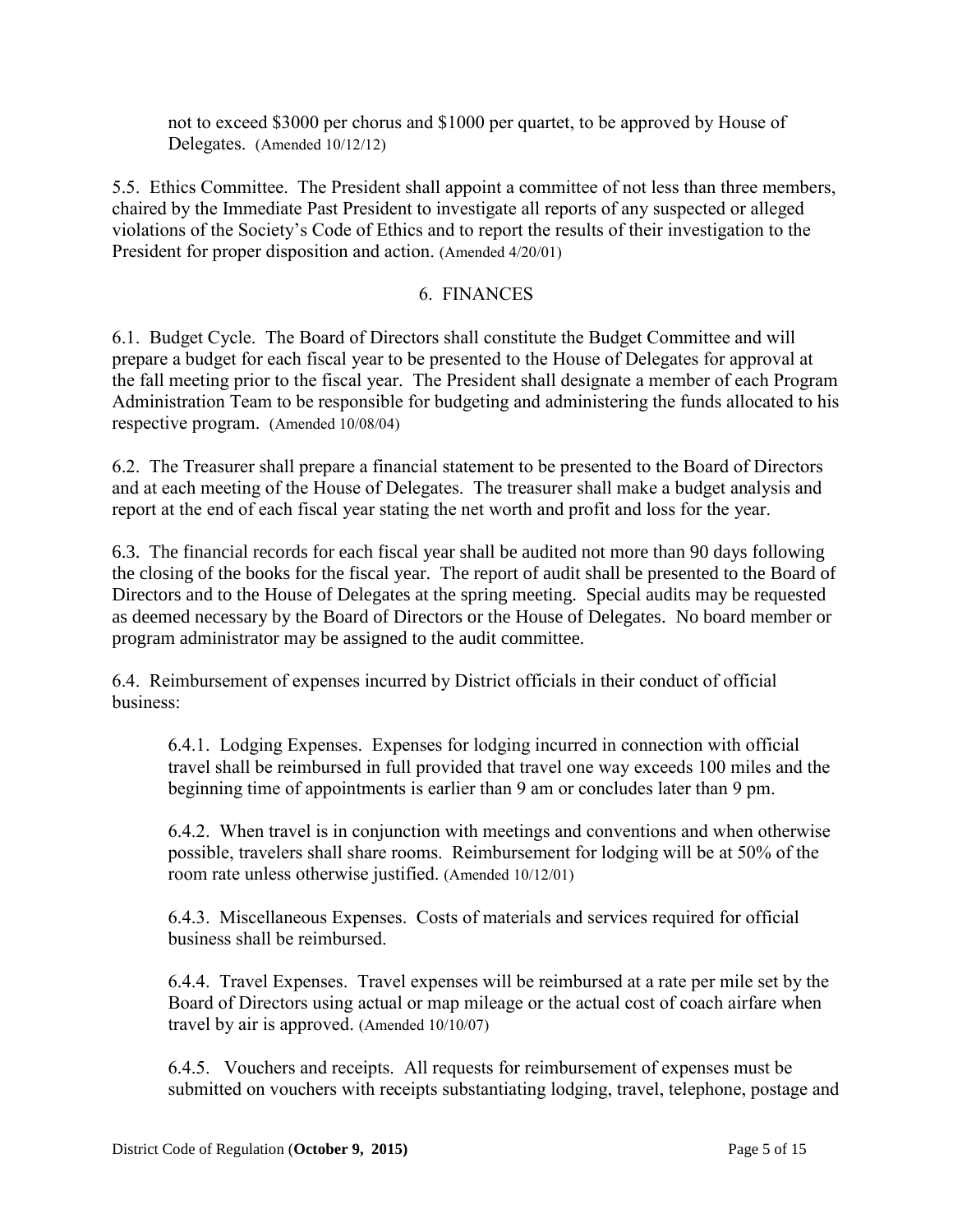miscellaneous expenses. Electronic transmission of vouchers and receipts may be used to substantiate lodging, travel, telephone, postage and miscellaneous expenses. (Amended 10/12/12)

6.4.6. Expenses for Society Representative to district conventions. Expenses incurred by Society Representative who is CSD/ILL district elected SBM to attend CSD conventions shall be reimbursed by CSD in full including travel, lodging, meals and registration. Travel expenses for Society Representative from other districts or Society Board members shall be borne by the Society. CSD will reimburse expenses for meals, lodging and registration.

6.4.7. Travel by Contest Judges and Leadership Academy Faculties traveling by private auto to CSD conventions and Leadership Academies will be reimbursed at the Society designated mileage rate. (Amended 10/12/12)

6.4.8. Officers and Program Vice Presidents may not obligate funds above the budgeted amounts without specific authorization by the Board of Directors. (Amended 10/08/04) (Amended 10/12/12)

6.4.9. The District may match up to \$100 of expenses that a chapter reimburses its attendees participating at Director's College. (Amended 4/15/05) (Amended 10/12/12)

6.4.10. Tuition for the District President or his designated representative to attend Harmony College is an authorized District expense. (Moved from 13. Tuition for the District President)

#### 7. CONVENTIONS

7.1. The District shall hold at least two conventions a year; one in spring and one in fall.

7.2. Management. The administrative management of all conventions will be the responsibility of the District Events V.P.**.** The District Events V.P. has responsibility for accepting bids from Host Chapters and establishing registration fees. He also has fiduciary responsibility for safekeeping and accounting of convention income and expenses. (Amended 10/08/04, 10/09/15)

7.2.1. The District Events Vice President shall exercise authority over all convention affairs. He shall assemble a District Convention Team, assisted by the Host Chapter Team, which will carry out the functions of operating the conventions using the policy guidelines established by the District Events Vice President**.** (Amended 10/08/04, 10/12/12, 10/09/15)

7.2.2. Host Chapter. Prospective Host Chapters shall submit detailed bids to host specified conventions. The District Events Vice President shall determine adequacy of bids and recommend acceptance by the Board of Directors. (Amended 10/08/04, 10/09/15)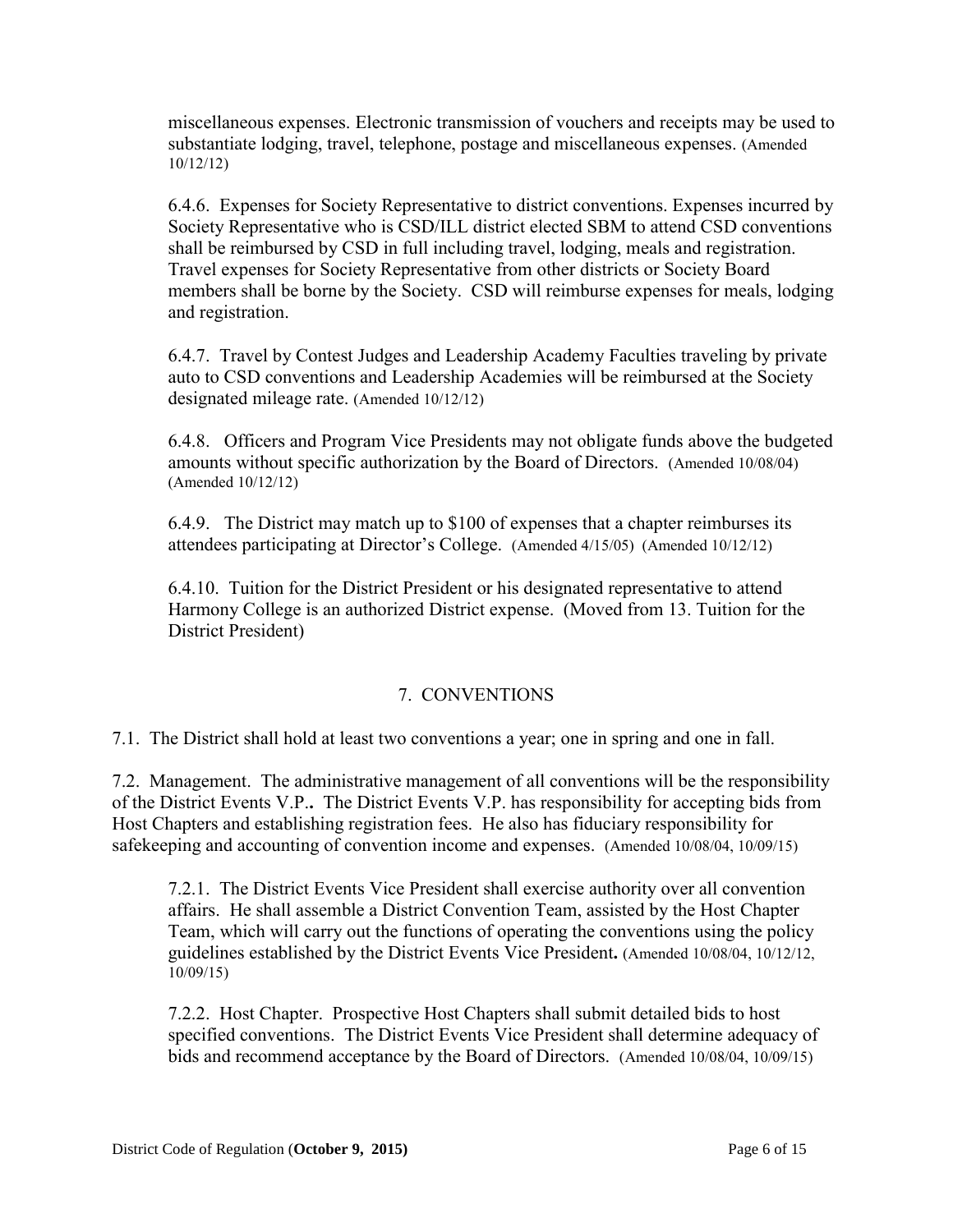7.2.3. Registration fees shall be determined by the District Events V.P. based on income and expenses projected for each convention. The Board of Directors may override fee levels if necessary to preserve financial stability. (Amended 10/08/04, 10/09/15)

7.2.4. Proceeds from conventions are shared between the Host Chapter and the District on the basis of 40%/60% for spring conventions and 30%/70% for fall conventions. The Host Chapter is guaranteed a minimum of \$1,500 income from the proceeds of the convention.

7.2.5. All actions by the Convention Team are subject to approval by the Board of **Directors** 

7.2.6. Non-competition events shall be scheduled during conventions and shall be given equal status with the competition events in the spirit of Lifeblood.

7.2.7. Recordings of competitors' performances.

7.2.7.1. The District Events V.P. shall arrange for professional quality recordings of each performance by competitors to be made. The recording fee shall be paid from the General Fund. (Amended 10/09/15)

7.2.7.2 The master recordings of each contest shall be preserved and maintained by the Contest and Judging Vice President for archival purposes. (Amended 10/08/04) (Amended 10/12/12)

7.2.7.3Competitors may purchase copies of the recordings from the District for a fee established by the Board. (Amended 10/08/04)

# 8. CONTESTS

- 8.1. The District will host contests at the conventions.
	- 8.1.1. Spring Convention, which shall include:

8.1.1.1. Society Preliminary Quartet Contest (A novice quartet may also be recognized for high score)

8.1.1.2. District Plateaus A and B Chorus Contests (Amended 4/25/14)

8.1.1.3. District Senior Quartet Contest. Past District quartet champions are eligible to compete in the District Senior Quartet Contest providing that they shall meet the requirements to compete as a senior quartet.

8.1.1.4. Collegiate Quartet Contest

8.2. Fall Convention, which shall include: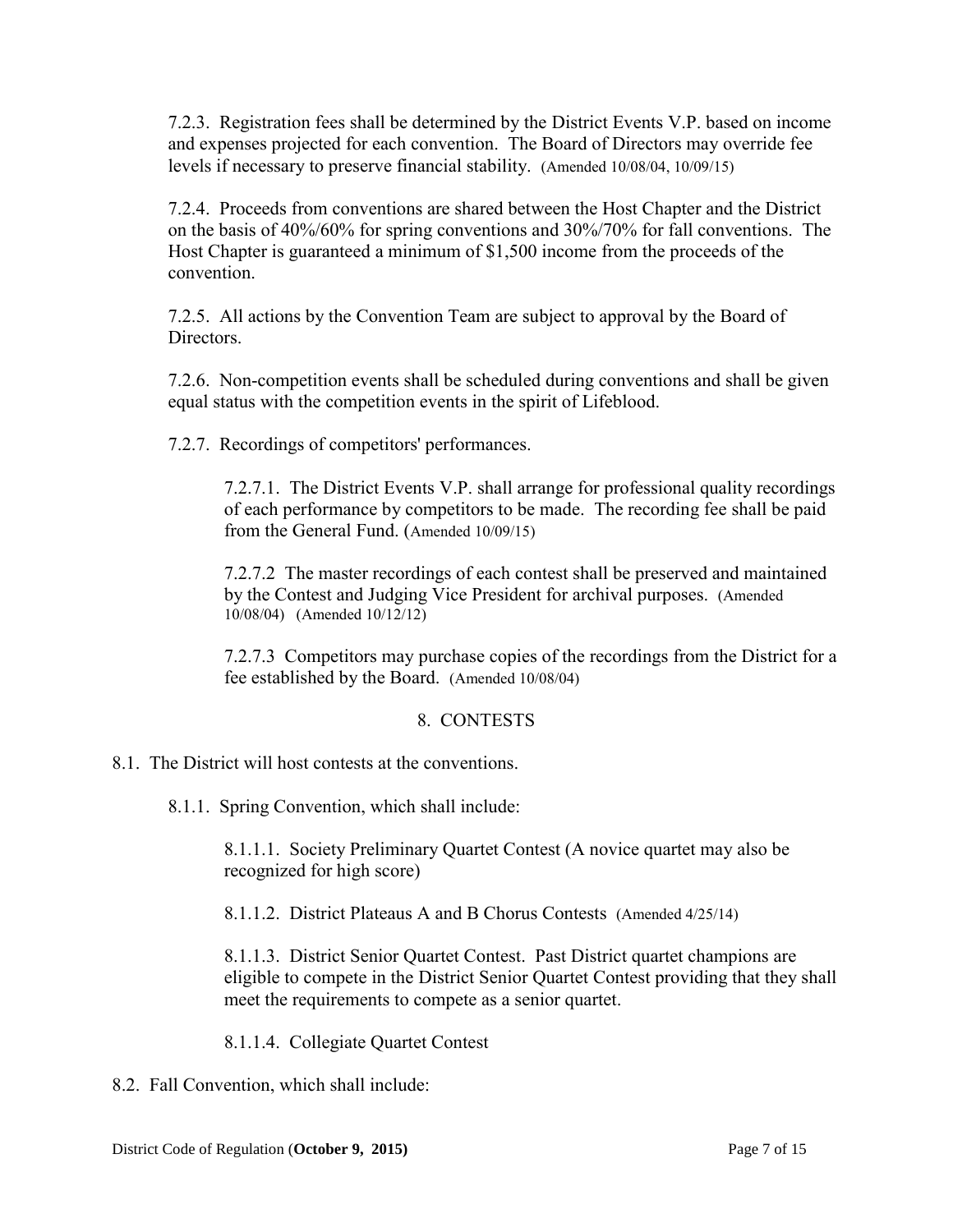8.2.1. Society Preliminary Chorus Contest

8.2.2. Society Preliminary Senior Quartet Contest

8.2.3. District Quartet Contest (A novice quartet will also be recognized)

8.2.4. District Plateau AA Chorus Contest

8.2.5. District Plateau AAA Chorus Contest

#### 9. COMMUNICATIONS

9.1. *Serenade*. The *Serenade* is the District Bulletin, which will be published and distributed to each member in the District bimonthly within budgetary limitations. It shall be considered an official publication of the District and shall reflect the policies of the District.

9.2. Website. The District shall maintain a site on the World Wide Web that can be accessed by any member of the District except where certain restrictions are prescribed by the Board of Directors. The Marketing and Public Relations Vice President shall be the approving authority for materials to be included on the site. The President shall designate a person to be Webmaster who will maintain the site. The District Website will be an official instrument for informing members and chapter officials on policies and procedures. (Amended 10/08/04) (Amended 10/12/12)

9.3. Electronic Mail. Electronic mail shall be considered a primary means for dissemination of time sensitive information. Each Chapter President shall designate a responsible chapter member to be the primary contact to receive electronic mail transmissions from the Society and the District. The President shall appoint an electronic mail manager who will maintain district mail groups as prescribed by the board of directors. (Amended 10/08/04)

9.4. Each Chapter President shall report the name and electronic mail address of the chapter contact person, who may be the Chapter Secretary, to the electronic mail manager who shall maintain a database of all chapter contacts for dissemination of time sensitive information. It is the responsibility of the chapter contact to inform the electronic mail manager of any change of electronic mail address. (Amended 10/08/04) (Amended 10/12/12)

9.5. A District Directory will be posted on the district Website. Chapters should designate a member who will be responsible to provide a copy of the directory to any member of the chapter who does not have access to the Website. The Webmaster as assisted by the Directory Editor will maintain the Directory. It will be updated periodically to retain accuracy. The Directory Editor shall print sufficient copies of the Directory for archival purposes to reflect the annual history of the district accurately and comprehensively. (Amended 10/08/04)

#### 10. CHAPTER SHOW DATE CLEARANCE, BMI/SESAC, AND ASCAP LICENSES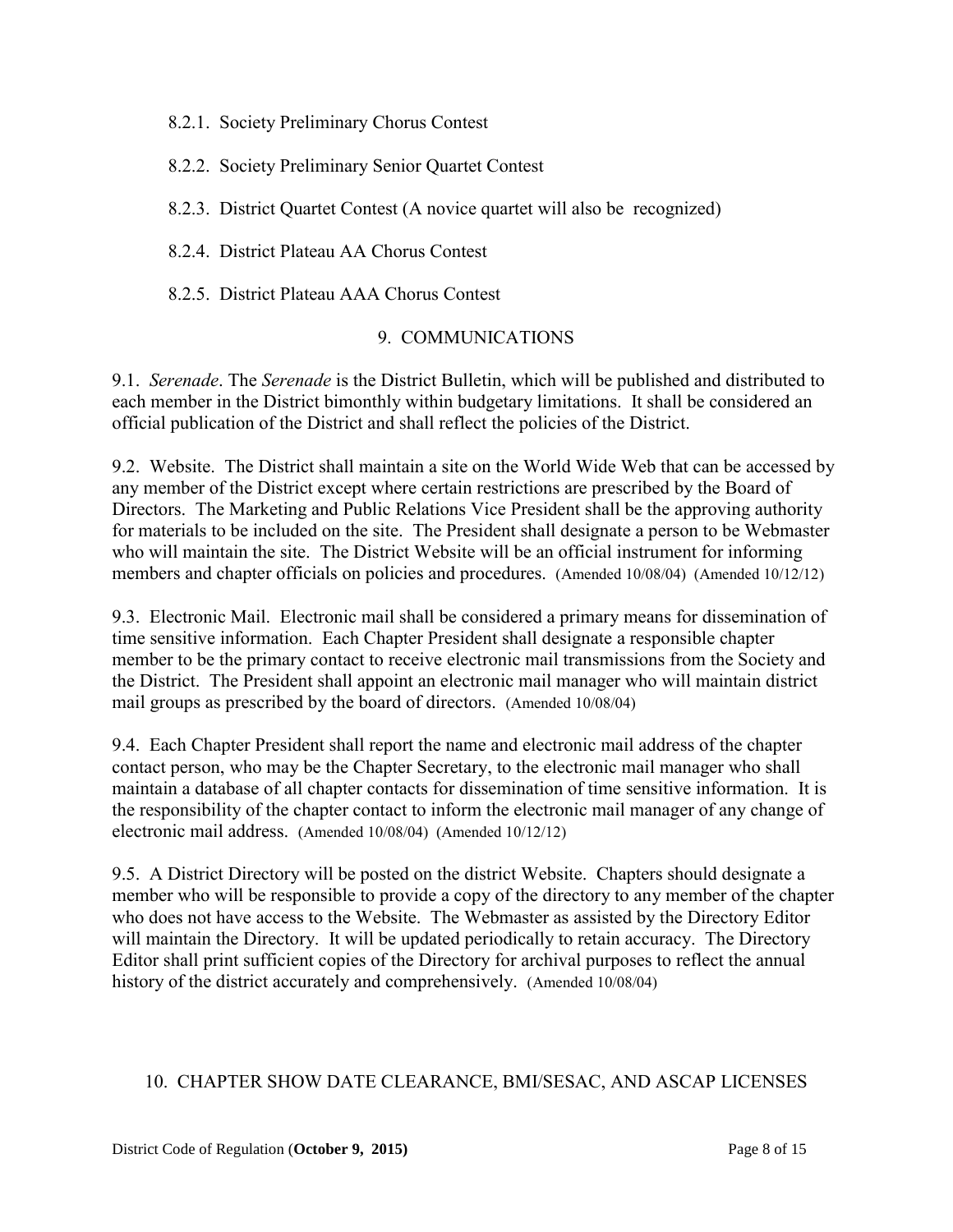10.1. The Secretary is responsible for clearing chapter show dates and issuing the BMI**/**SESAC License. No Chapter show date that conflicts with a scheduled District or Society event or activity can be cleared.

10.2. Chapters in the same geographic area are encouraged to maintain good communication with adjacent chapters to assure that no two chapter shows are scheduled on the same date where both chapters will be competing for the same audience. When the Secretary receives conflicting show date clearance applications, he will withhold clearance until all efforts to resolve the conflict have been exhausted.

10.3. It is the responsibility of the Chapter Secretary to complete a Form 3016 (Application for Show Clearance and BMI/SESAC license) and to submit all five copies to the District Secretary along with the appropriate license fees as determined from the license fee schedule. The application is to be submitted as soon as the desired show date has been selected.

10.4. Upon satisfactory clearance of the show date, the District Secretary shall execute the BMI/SESAC license and return the license to the requesting Chapter Secretary. The remaining copies of the form, except for the District copy, will be forwarded to the Society along with the proper fee payment.

10.5. When a chapter show date has been cleared and license issued, the District Secretary will notify the Editor of the *Serenade*, the Facebook coordinator, and the Webmaster to include the show date in their listing in the *Serenade*, on Facebook, and on the website, along with the location of the show. He will also notify the Standing Ovation Program (SOP) Coordinator so that SOP Coordinator may arrange for a review of the show or other performance. No show dates will be listed without proper clearance and BMI**/**SESAC license issued. (Amended 10/12/12)

10.6. After a chapter show has been presented, the chapter secretary will submit an application for ASCAP license as directed by the Society using the appropriate page on the Society Website, **[www.spebsqsa.org.](http://www.spebsqsa.org/)** (Amended 10/08/04)

# 11. AWARDS

11.1. Performance Awards will be made according to scoring achieved during competition at the spring and fall contests.

11.1.1. Spring Contest

11.1.1.1. Plateau A Chorus Champion. Traveling trophy, engraved plaque and lapel pin for each winning chorus member.

11.1.1.2. Most Improved Chorus in Plateau A. Framed certificate

11.1.1.3. Bulletin Editors of the Year. Engraved plaques. *Serenade* Editor procures plaques.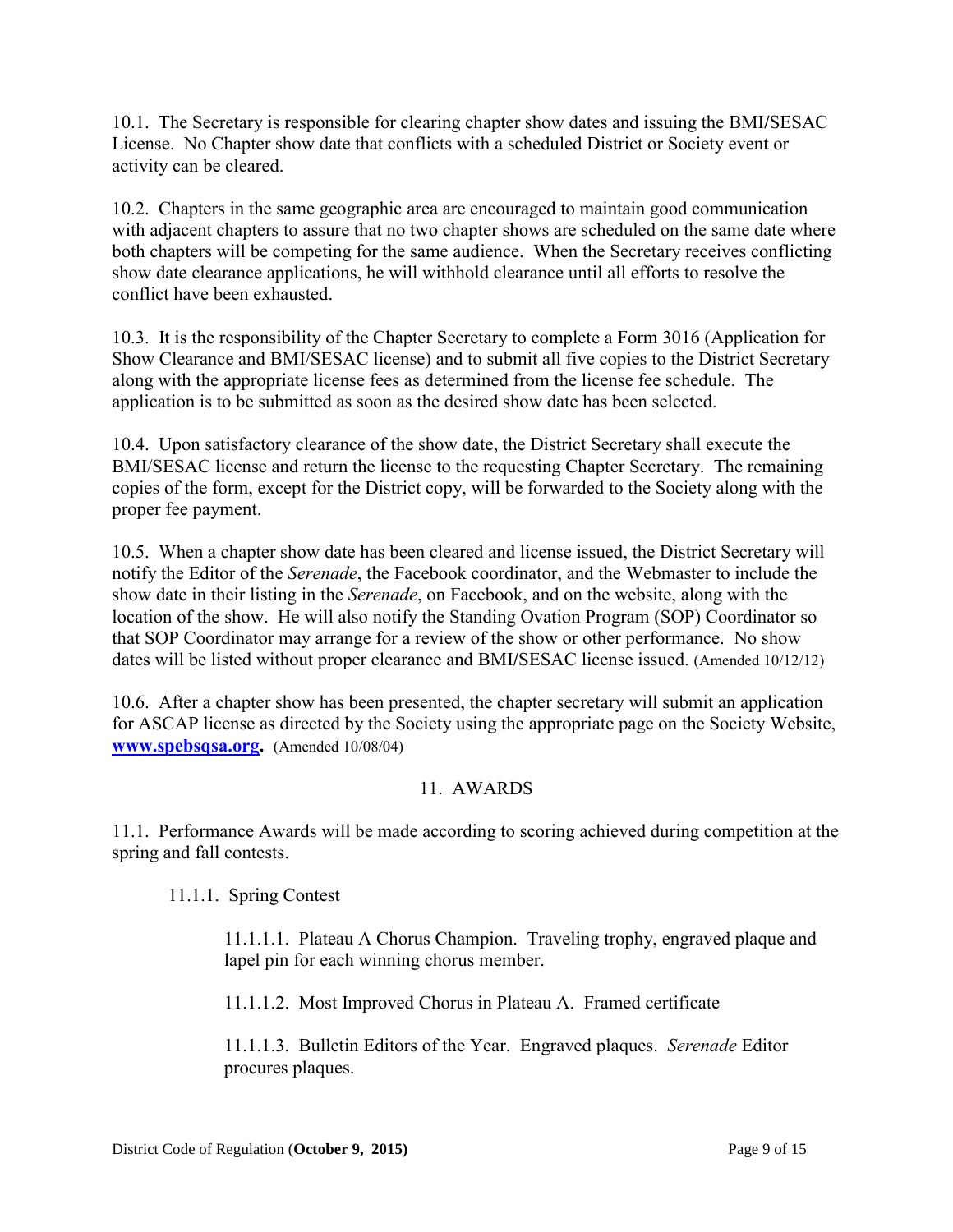11.1.1.4. Quartets. Plaques for each quartet member of the top three scoring quartets and Novice quartet.

11.1.1.5. District Senior Quartet Champion. Traveling trophy and engraved plaque for each member of the quartet.

#### 11.1.2. Fall Contest

11.1.2.1. District Quartet Champion. Traveling trophy, District Quartet Champion lapel pin, and engraved plaque for each quartet member.

11.1.2.2. District Novice Quartet. Traveling trophy.

11.1.2.3. Plateau AA Chorus Champion. Traveling trophy, engraved plaque and Chorus Champion lapel pin for each chorus member.

11.1.2.4. Plateau AAA Chorus Champion. Traveling trophy, engraved plaque and lapel pin for each chorus member.

11.1.2.5. Most improved Chorus in Plateau AA and Plateau AAA. Framed certificates.

11.1.2.6. International Qualifying Senior Quartet. Engraved Plaque for each quartet member.

#### 11.2. Awards of Merit

11.2.1 The BOTY award shall be presented at the spring convention, time to be determined by Convention Chairman and should be a point of pride for the district. (Amended 10/10/2014)

11.2.1.1 Consideration for the BOTY shall be limited to persons, whose contributions to the District may have been musical and/or administrative at the Chapter, District and Society level. (Amended 10/10/2014)

11.2.1.2 Qualification criteria may be in, but not limited to, quartetting, chorus directing, coaching, contest judging, composing, arranging, publishing, teaching, administration, philanthropy, etc., and preferably in some combination of these. This shall be marked by dedicated and devoted service. (Amended 10/10/2014)

11.1.2.3 The effect of this service shall have been of benefit to the CSD, Society and the craft in general. (Amended 10/10/2014)

11.2.2. The Hall of Fame induction shall be presented at the fall convention, at a time to be determined by convention chair, and should be a point of pride for the district. (Amended 4/25/14)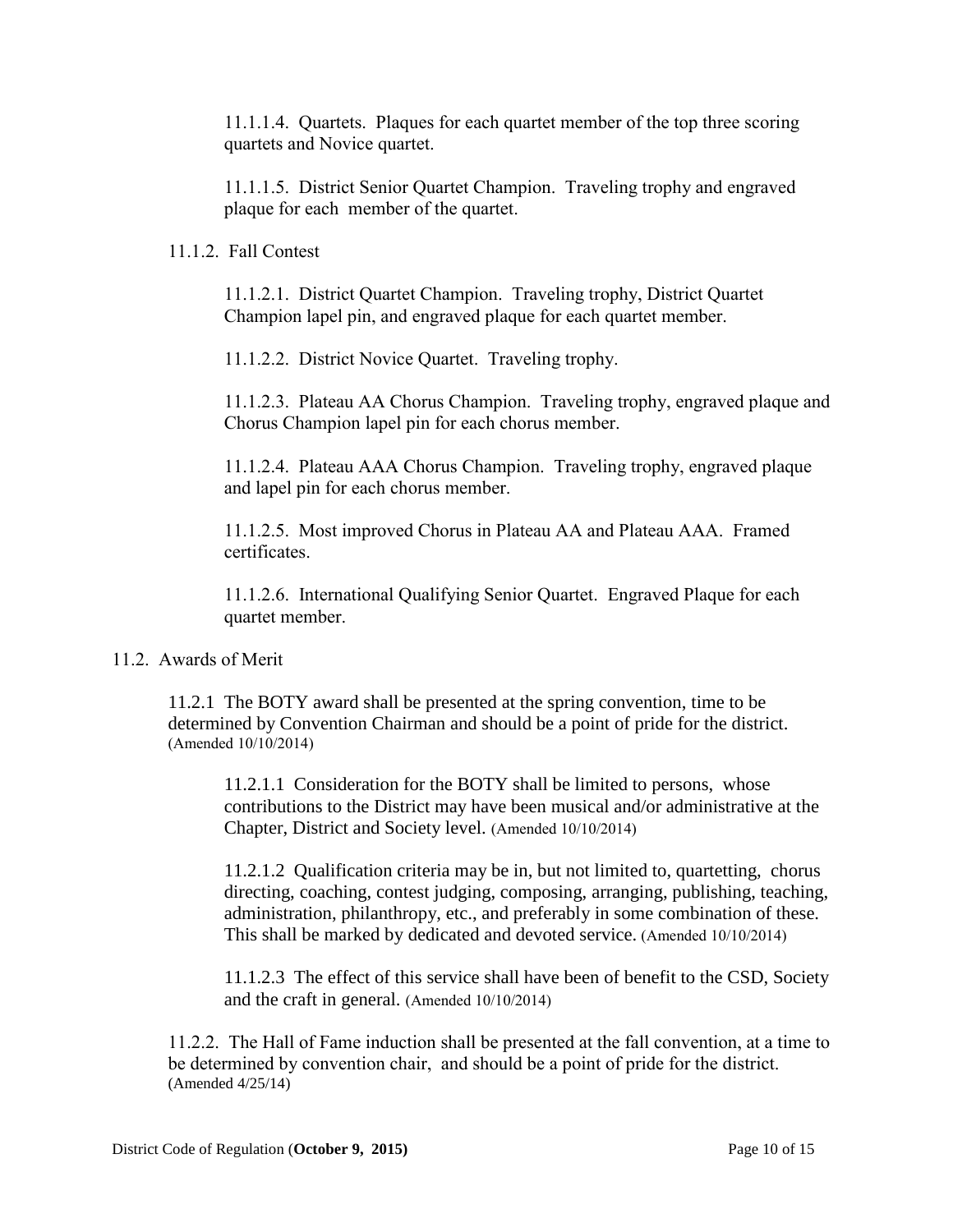11.2.2.1 Induction into the Hall of Fame shall be limited to persons, living or dead, whose contributions to the District have spanned not less than ten (10) years. These contributions may have been musical and/or administrative at the Chapter, District and Society level. Recognition need not be limited to current Society members, but the recognized service shall have been performed while the individual was a member of the Society and the District. (Amended 4/25/14)

11.2.2.2 Qualification criteria may be in, but not limited to, quartetting, chorus directing, coaching, contest judging, composing, arranging, publishing, teaching, administration, philanthropy, etc., and preferably in some combination of these. This shall be marked by dedicated and devoted service. (Amended 4/25/14)

11.2.2.3 The effect of this service shall have been of benefit to the Society and the craft in general. (Amended 4/25/14)

# 12. DISTRICT ENDOWMENT FUND

12.1. A fund is established so that proceeds from the fund may be used to provide an additional source of non-dues income. District members, quartets and chapters may make donations to the fund in cash or pledge assets to the fund through wills or trusts. The share of the member's contributions to the Harmony Foundation that is returned to the District is placed in the District Endowment Fund its use to be determined by the District Board of Directors.Assets of the Fund are to be managed in the manner prescribed by the Trustees of the Fund, who shall be appointed by the Board of Directors. Income from the investments of the Fund only may be expended for special purposes as designated by the Board of Directors. (Amended 10/12/12)

# **13. CHAPTERS IN GOOD STANDING**

13.1. Chapters in good standing may participate in District activities and contests. A chapter is no longer in good standing whenever: 1) its state incorporation lapses for more than six months; or 2) its membership falls below five dues paying members for more than one calendar year; or 3) the chapter is in arrears on its financial obligations to the Society for more than one calendar year. Chapters not in good standing may also have their charters revoked. (Amended 4/15/2005)

# 14. NAME BADGES AND LAPEL PINS

14.1. The District Secretary shall cause a Society name badge to be made for each officer upon his election to the Board of Directors. Badges shall designate the officers' official positions.

14.2. The District Secretary shall obtain appropriate Society lapel pins for each officer. Such pins shall be considered to be traveling lapel pins and shall be presented to each succeeding officer by his predecessor.

14.3. The Secretary shall obtain a Past District President lapel pin to be presented to the District Immediate Past President upon his retirement from office. His Immediate Past District President lapel pin is to be presented to his successor.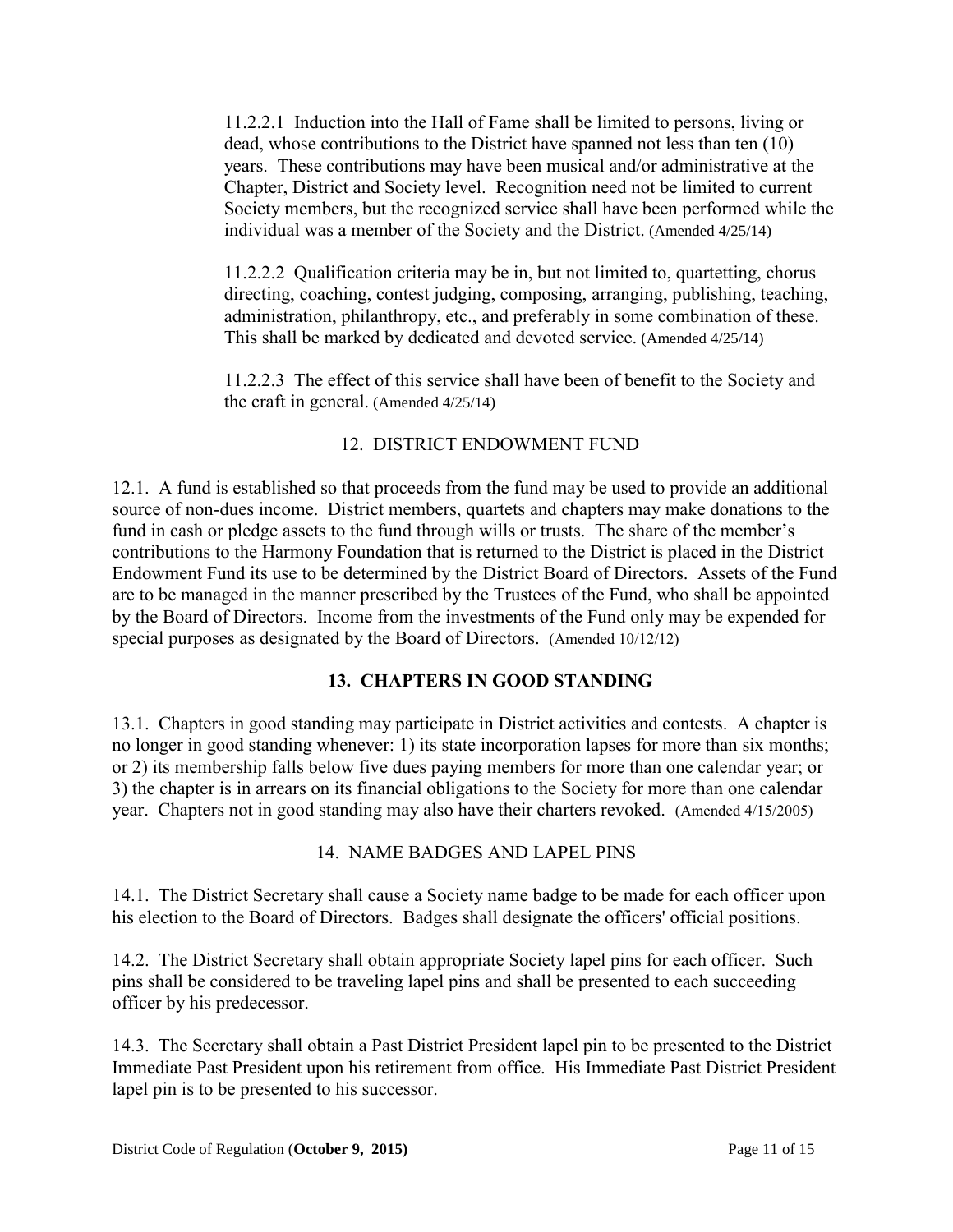14.4. The District Secretary shall cause an appropriate Society name badge to be made which will designate the recipient of the Hall of Fame award.

#### 15. DISTRICT BOARD OF DIRECTORS AND COMMITTEE MEETINGS

15.1 Members will be considered present at a scheduled meeting if they maintain a phone, video conference, e-mail, or internet connection to the meeting and can read, see, or hear, and can respond to all of the proceedings.(Amended 10/08/04)

15.2 The members present at a duly called and held meeting at which a quorum is initially present may continue to do business notwithstanding the loss of a quorum at the meeting due to a withdrawal of members from the meeting provided that any action taken after the loss of a quorum must be approved by at least a majority of the members required to constitute a quorum. (Amended 10/08/04)

# Amendments and Revisions To Code

Revisions: Approved by House of Delegates, October 9, 2015.

References to "Events and Financial Review Vice President" were changed to "Events Vice President." Articles 7.2, 7.2.1, 7.2.2, 7.2.3, 7.2.7.1.

Revisions: Approved by House of Delegates, October 10, 2014.

5.2.1. Barbershopper of the Year Committee. The recipients in the three most recent years of the BOTY award shall constitute the committee, chaired by the most recent recipient, to select the recipient for the year preceding the year the award is given. The award is to be presented at the spring convention.

Replaced.

11.2.1. The Barbershopper of the Year award will be presented at the spring convention.

11.2.1.1. Eligibility. All members of the District in good standing are eligible for consideration. The award signifies the recipient has many accomplishments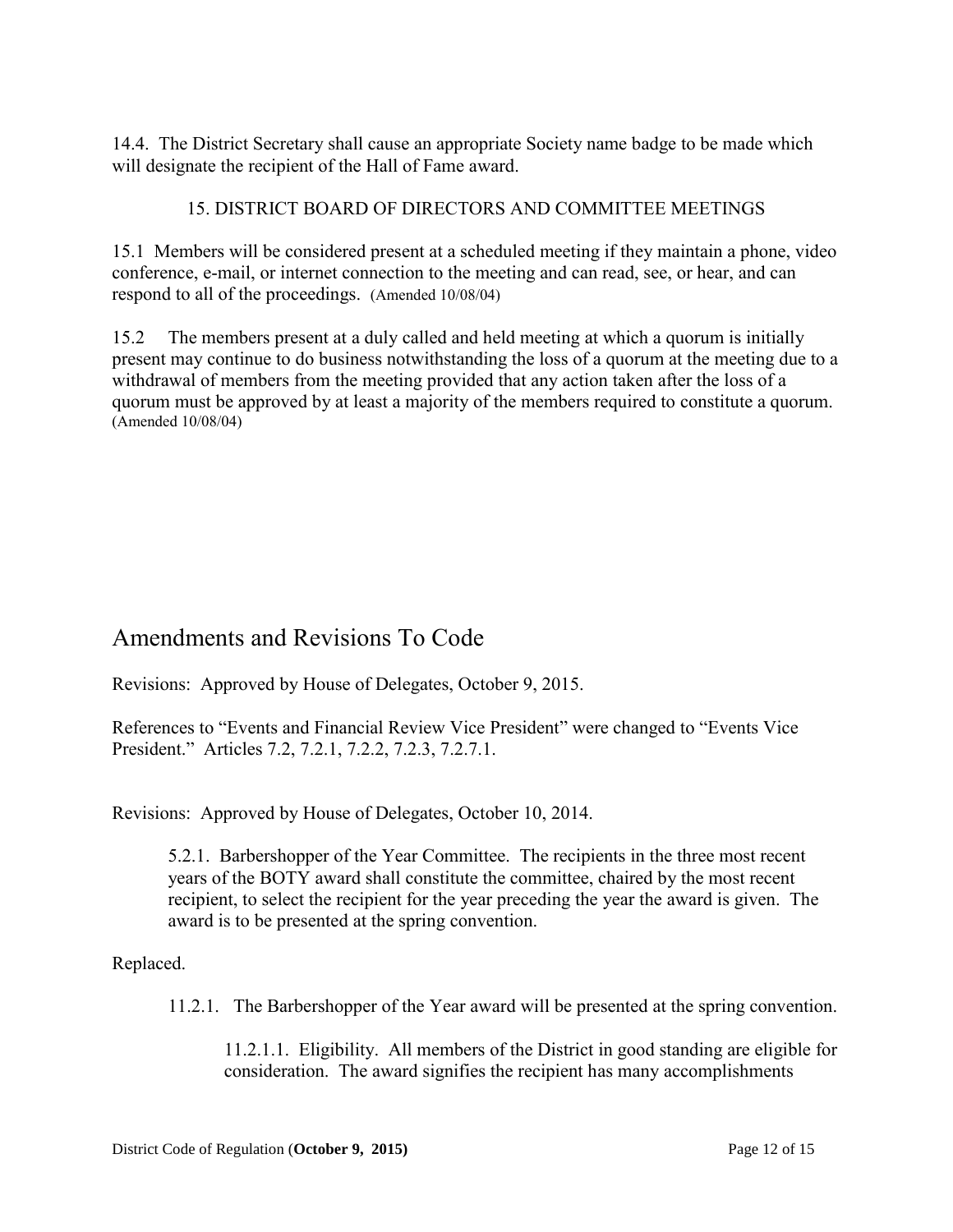above and beyond the expectations of his official roles in the District culminating in the year for which the award is given.

Replaced.

Revisions: Approved by House of Delegates, April 25, 2014.

5.2.2 Hall of Fame Committee. The President shall appoint not more than five of the recent living inductees into the Hall of Fame to the committee, to be chaired by one of the appointees selected by the committee. The purpose of the Hall of Fame is to give recognition to those men who have made exceptional, longstanding, unselfish, dedicated, and devoted contributions to the district.

11.2.2 The Hall of Fame induction shall be presented at the fall convention, *at a time to be determined by convention chair*, and should be a point of pride for the district.

11.2.2.1 Induction into the Hall of Fame shall be limited to persons, living or dead, whose contributions to the District have spanned not less than ten (10) years. These contributions may have been musical and/or administrative at the Chapter, District and Society level. Recognition need not be limited to current Society members, but the recognized service shall have been performed while the individual was a member of the Society and the District.

11.2.2.2 Qualification criteria may be in, but not limited to, quartetting, chorus directing, coaching, contest judging, composing, arranging, publishing, teaching, administration, philanthropy, etc., and preferably in some combination of these. This shall be marked by dedicated and devoted service.

11.2.2.3 The effect of this service shall have been of benefit to the Society and the craft in general.

Replacing 5.2.1 and 11.2.1:

Revisions: Approved by Presidents Council, October 2, 2012

1.1 and 1.2 Updated to current dues.

Former Section 5.2 eliminated. Subsequent sections renumbered.

5.3.2 renumbered as 5.2.2. Three most recent recipients replaced with "Any three past recipients." Term of service, "appointed by the District President, for a term of two years and not more than two terms." added.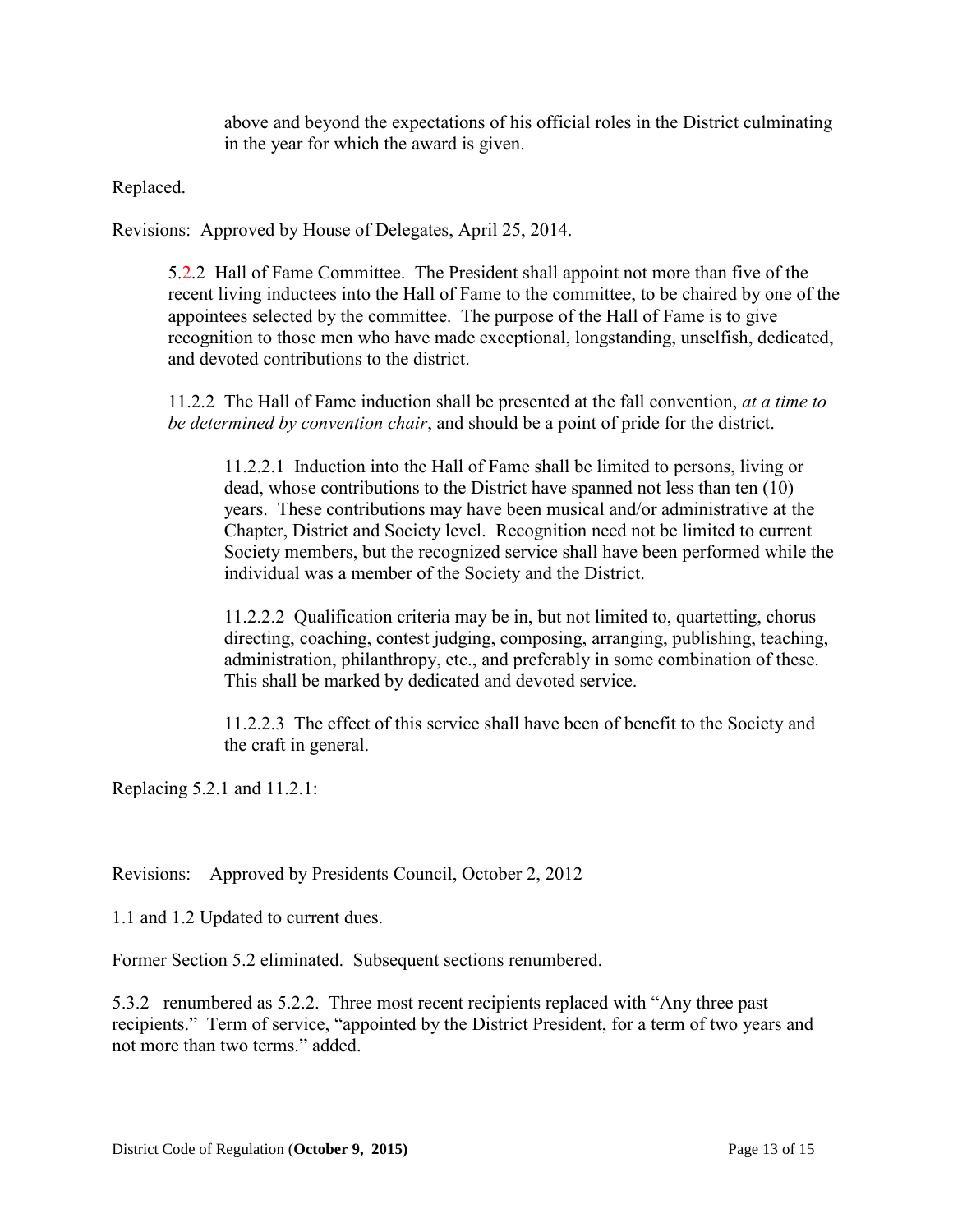5.5.3 renumbered as 5.4. 3. Disbursements from the C&Q Travel Fund. Replaced with "The Board of Directors shall annually establish a budget for support of competing choruses and quartets attending International, not to exceed \$3000 per chorus and \$1000 per quartet, to be approved by House of Delegates."

6.4.5 Vouchers and Receipts. "Electronic transmission of vouchers and receipts may be used to substantiate lodging, travel, telephone, postage and miscellaneous expenses." wording added.

6.4.7 COTS replaced with Leadership Academy and Leadership Academies.

6.4.8. Administrators replaced with Vice Presidents.

6.4.9. Word "will" replaced with"may".

7.2. "Development Program Administrator" was changed to "District Events and Financial Revenue Vice President" throughout.

7.2.1. The phrase **"**Team will carry out the functions of operating the conventions using the policy guidelines established by the District Events and Financial Revenue Vice President." was added.

7.2.7.2 "Competition/Contest Administrator" changed to "Contest and Judging Vice President."

8.1.1.2. District Plateaus A and B Chorus Contests

9.2. "Communications and Public Relations Program Administrator" replaced with "Marketing and Public Relations Vice President".

9.3. The word "main" corrected to "mail".

9.4 The phrase "who may be the Chapter Secretary" was added.

10.5 "the Facebook coordinator" and "on Facebook" were added.

12.1 "The share of the member's contributions to the Harmony Foundation that is returned to the District is placed in the District Endowment Fund its use to be determined by the District Board of Directors" was inserted.

Revisions: Approved by Presidents Council, October 8, 2010

2.2 The Board of Directors shall establish a Program Administration Team (PAT) to be chaired by the President **Executive Vice President.** The duties of the PAT shall be described in the District Operations Manual.

4.4. The District will refer to the House of Delegates as the Presidents Council and it shall be considered one and the same as the House of Delegates referred to in the District Bylaws. (Amended 10/08/04)